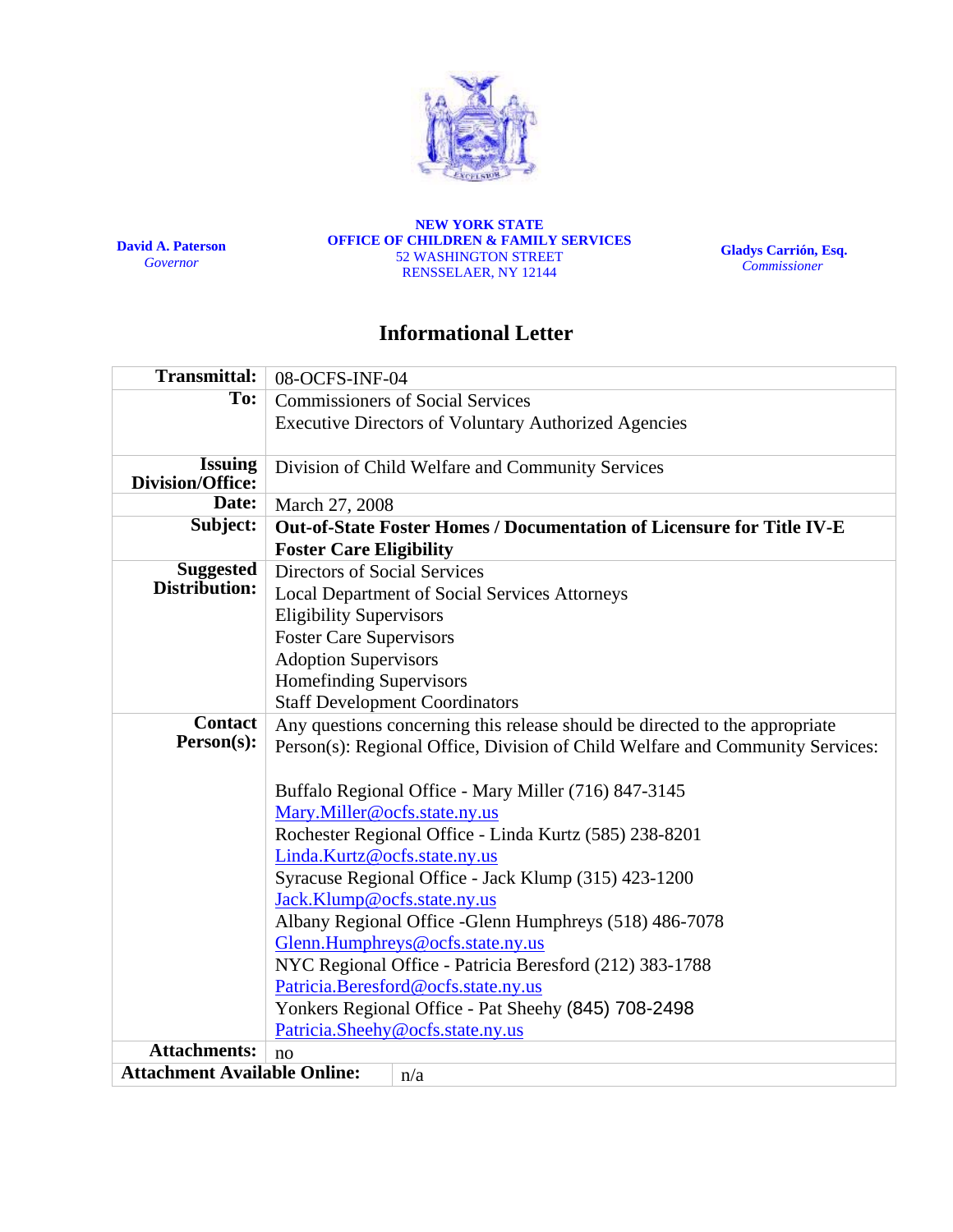### **I. Purpose**

The purpose of this Informational Letter (INF) is to provide supplemental guidance to local departments of social services (LDSS) and voluntary authorized agencies regarding documentation requirements applicable to foster homes located in other states in which children in the care and custody or the custody and guardianship of an LDSS are placed. At issue is the documentation of the licensure status of the foster home located in another state for the purpose of complying with Title IV-E eligibility requirements. This release complements the informational letter (07-OCFS-INF-06) issued by the Office of Children and Family Services (OCFS) on July 25, 2007, addressing issues identified in the 2006 federal Title IV-E Eligibility Review.

### **II. Background**

In August of 2006, the federal government conducted a secondary federal Title IV-E Foster Care Eligibility Review in New York State. The results of the review are set forth in detail in 06-OCFS-LCM-11 and 07-OCFS-INF-06. One of the eligibility questions addressed in the federal Title IV-E Eligibility Review was "Is this foster care provider *fully* licensed during the child's placement that falls within the PUR" (period under review).One of the issues noted during the course of the federal Title IV-E Eligibility Review dealt with foster children who were placed in foster homes located outside of New York State. The issue was that some Title IV-E eligibility files collected as part of the sampled cases under review did not initially contain current foster home licenses, certificates or approvals issued by the applicable foster home licensing agency in the state in which the foster home was located. The absence of documentation of the foster home license, certificate or approval issued by the state in which the home was located raised an eligibility compliance issue in the review. In all cases, OCFS was able to rectify the issue and avoid an eligibility error case by securing a copy of the applicable foster home license, certificate or approval issued by the applicable agency in the other state.

#### **III. Program Implications**

New York State will have another Title IV-E Eligibility Review by the federal Department of Health and Human Services in 2009. The cases that will be used for the sample will include Title IV-E claimed cases as early as 2008. To avoid the issues that arose in the previous federal review, OCFS is reminding LDSS of the necessity to collect and maintain documentation in the form of a copy of the license, certificate or approval of any foster home in which a foster child is placed and for which Title IV-E is being claimed. With respect to a foster home located in another state, the operative documentation is a copy of the license, certificate or approval issued by the applicable licensing authority in the state in which the foster home is located. Such license, certificate or approval **must be in effect** during the period in which Title IV-E is claimed.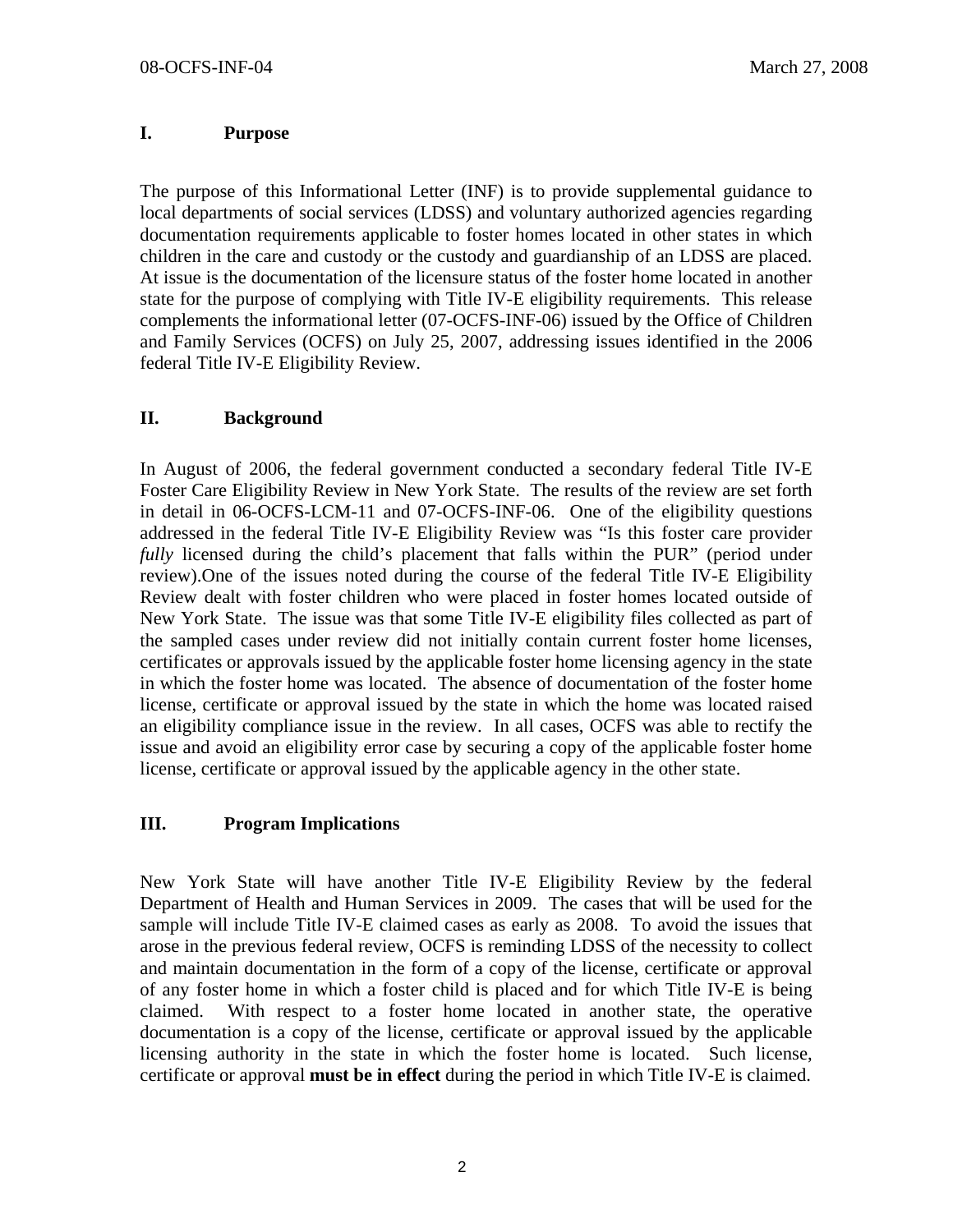The placement of a foster child in another state is subject to the requirements of the Interstate Compact on the Placement of Children (ICPC) [section 374-a of the Social Services Law]. OCFS is the Compact Administrator for New York State. When the OCFS ICPC office receives an approval from the receiving state to place a New York State foster child into a foster home in that state, it will examine the ICPC package for a copy of the foster home license, certificate or approval for such home. If it is in the package, the OCFS ICPC office will forward it on to the LDSS placing the foster child. If it is not included, the OCFS ICPC office will request such documentation from the ICPC office in the receiving state. Again, as soon as OCFS receives the applicable license, certificate or approval, OCFS ICPC will forward it to the applicable district. **Unless and until such documentation is received, an LDSS may not claim Title IV-E for the placement**. Once such documentation is received, the ability to claim Title IV-E may be retroactive to the date full licensure, certification or approval was in effect.

Once the applicable license, certificate or approval has been secured from the other state, it will be the responsibility of the LDSS with legal custody of the foster child placed in the foster home in the other state to secure necessary updates of the license, certificate or approval of the foster home from the applicable licensing entity in the other state. This means the LDSS must ascertain any expiration date of the license, certificate or approval and seek out documentation that demonstrates that the foster home in the other state was relicensed, recertified or reapproved and the associated effective date. **Documentation of such renewals is required to continue to claim Title IV-E for an otherwise Title IV-E eligible foster child.**

A copy of each license, certificate or approval of the foster home must be maintained in the Title IV-E eligibility file for any period in which Title IV-E was claimed.

Note: For foster children placed in an out-of-state congregate residential program, the LDSS needs to collect a copy of such residential program's license or operating certificate issued in the state in which the residential program operates.

## **IV. Systems Implications**

Effective immediately, an out-of-state home **must not** be initially opened in CONNECTIONS in Accepted-Active status until a copy of the foster home license, certificate or approval has been received by the LDSS or voluntary authorized agency. If foster care payments are required prior to the physical receipt of the foster home certification or approval, the home must be opened in "Emergency" status which renders the home ineligible for Title IV-E claming. LDSS and voluntary authorized agencies that operate foster boarding home programs must also evaluate the status of each out-of-state foster home in a CONNECTIONS FAD stage for which they are responsible for making payment. As a result of this review, they are to close any such foster home in "Accepted-Active" status if a license, certificate or approval document for the period that corresponds to the active effective date in CONNECTIONS is not in the eligibility file of the district with custody of the foster child. To correct Title IV-E claiming for these homes, they must be re-opened in "Emergency" status and the dates made to coincide with when payments have been made without justifying documentation. Going forward